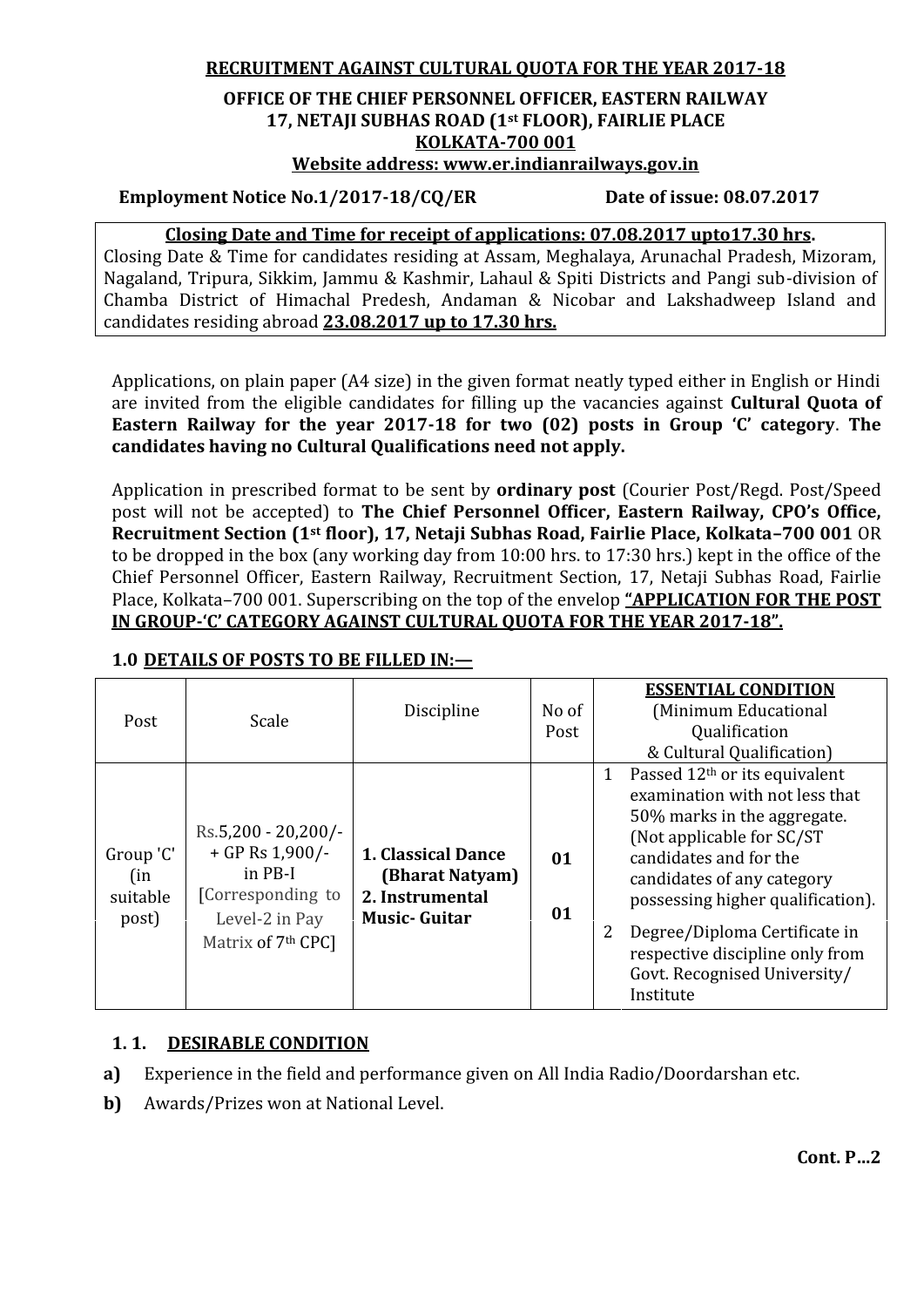| Category<br>of Post | UR                                     | OBC                                          | SC / ST                                      | Serving Rly. Employee,<br>Ex-Servicemen, PWD/Widow/<br>Divorced women/women judicially<br>separated but not re-married. |
|---------------------|----------------------------------------|----------------------------------------------|----------------------------------------------|-------------------------------------------------------------------------------------------------------------------------|
| Group 'C'           | <b>18 Yrs.</b><br>to<br><b>28 Yrs.</b> | Relaxation<br>up to 3 yrs.<br>(in upper age) | Relaxation<br>up to 5 yrs.<br>(in upper age) | As per following criteria<br>$(2.1 \text{ to } 2.4)$                                                                    |

## **2.0 AGE LIMIT (AGE AS ON 01.01.2018)**

## **Extent of Age Relaxation:**

- **2.1** Serving Railway employees, including casual labours, who have put in three years of continuous service and substitutes who have put in three years of continuous service or three years in broken spells in the Railways. Maximum Age UR-40yrs., OBC – 43 yrs., SC/ST –45 yrs.
- **2.2** Widows / Divorced women and women judicially separated but not re-married. Maximum age UR – 35yrs., OBC-38 yrs., SC/ST-40 yrs.
- **2.3** Persons with disabilities (PWD): Age relaxation of 10yrs. in addition to para 2.0 **(Subject to production of Disability Certificate to be issued at least three (03) members committee of a Govt. Hospital).**
- **2.4** The Upper age limit is relaxable for Ex-Servicemen up to the extent of service rendered in Defence forces plus 3 years provided they have put in a minimum of 6 months attested service. Ex.- servicemen who have already joined the Govt. Service on civil side after availing of other benefits given to them as ex.-servicemen for further employment cannot claim ex servicemen status for the purpose of this recruitment, such a person will be deemed to be civil employee and will accordingly be entitled to only such of the benefits like relaxation of age, etc. as admissible to Civil Employees, in the normal course in accordance with the existing instructions in this regard subject to his fulfillment of the conditions governing the grant of such benefits.

## **3.0 Conditions:**

- **3.1** Selection of Candidates will be subjected to Medical Examination as applicable for the post in the prescribed medical standard by Railway Medical Authority prior to their appointment after due selection
- **3.2** Candidates will have to undergo prescribed training course as applicable for the post as per existing instructions.
- **3.3** The age will be reckoned as on **01.01.2018**
- **3.4** All the photocopies of Certificates in regard to proof of age, educational qualifications, cultural qualifications and other qualifications, caste certificates **(from appropriate Civil Authorities in standard proforma with Photograph)** and other certificates duly attested by a Gazetted Officer are to be enclosed along with the application form.
- **3.5** Two self-addressed envelopes (size 23 c.m. × 10 c.m.) to be sent along with the application.

**Cont. P…3**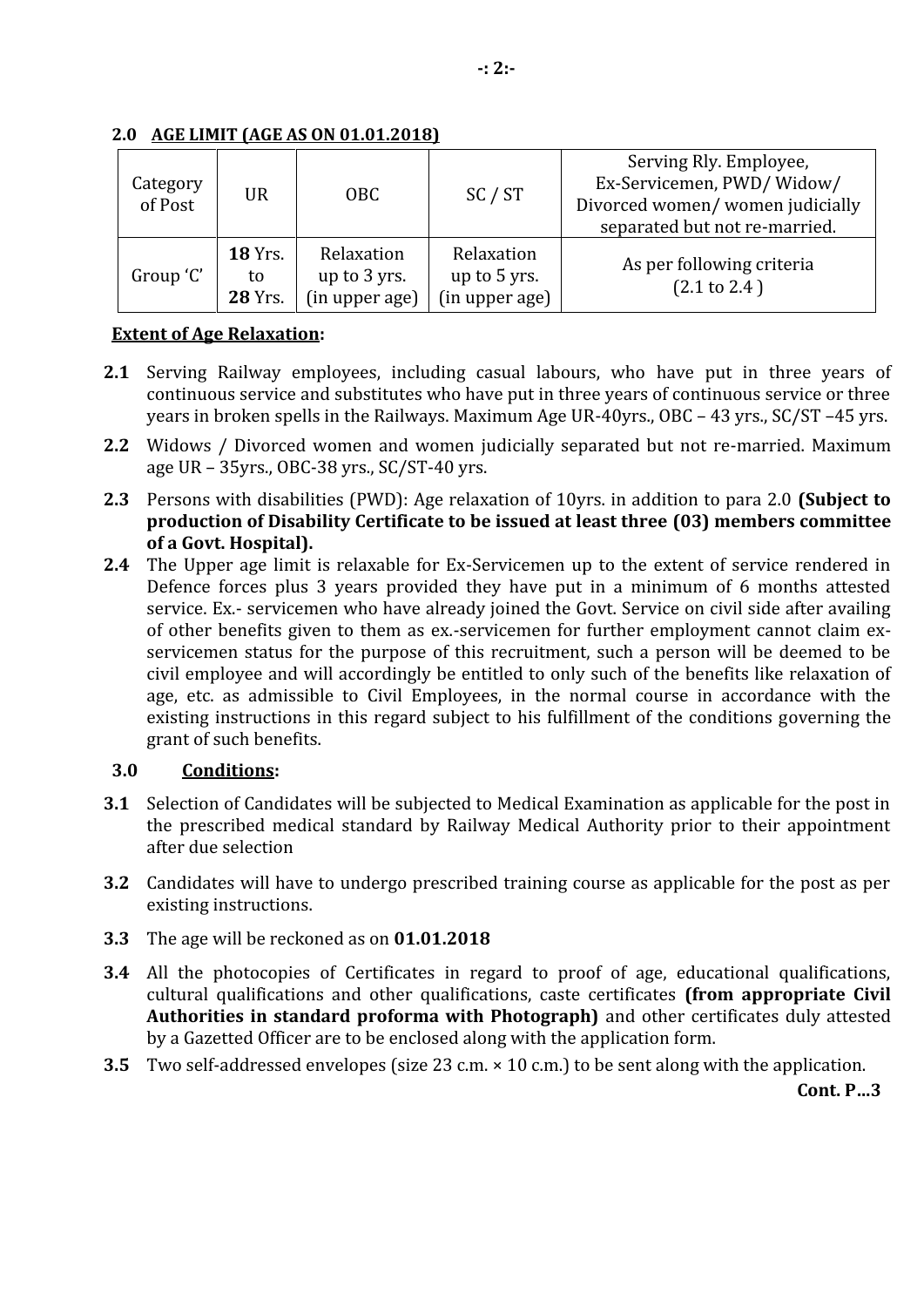- **3.6** Two recent passport size photographs **(without cap and/or colourd glass)** with their names written at the backside should be clipped along with the application form. Another passport size photograph **(without cap and/or colourd glass)** duly signed by the candidate with date to be pasted on the application form at the space provided.
- **3.7** Application not properly filled in, incomplete or with overwriting, erasing or not supported by the attested copies of relevant certificates will be liable to be rejected.
- **3.8** Application received by post beyond the last date will not be entertained. Railway Administration, Eastern Railway will not be responsible for any postal delay/wrong delivery whatever at any stage of the selection process.
- **3.9** Category and Place of posting will be decided by the Appropriate Rly. Authority
- **3.10** The candidates' entitlement at all stages of the recruitment will be purely provisional subject to satisfying the prescribed eligibility conditions.
- **3.11** Serving Govt. Employee should send their application through Proper Chanel duly forwarded by their controlling officials. The last date will not be extended on account of delay in transmission of the application by the concerned office.

## **4. MODE OF SELECTION**

## **A WRITTEN TEST**

(The written test will consist of objective type question)

# **B ASSESSMENT OF TALENT IN THE RELEVANT FIELD**

i) The basis of Practical Demonstration **35 marks**<br>ii) Testimonials/Prizes etc. **15 marks** Testimonials/Prizes etc. **TOTAL 100 marks**

# **5. EXAMINATION FEES**

- **5.1** For all candidates except those mentioned in sub-para (**5.2**) below Rs. 500/- (Rupees five Hundred) only. This Examination Fee is not refundable/transferable/adjustable under any circumstances.
- **5.2** For candidates belonging to SC, ST, Ex-servicemen, PWD, Women, Minorities and Economically Backward Classes Rs. 250/- (Rupees two hundred Fifty) only with a provision for refunding the same to those who actually appear in the written examination.
- **5.3** The Examination Fee is payable only in Indian Postal Order (IPO Payable at GPO, Kolkata) drawn in favour of **'FA & CAO, Eastern Railway Kolkata'.**
- **5.4** IPOs issued before the date of publication of this Employment Notice or after the closing date will not be accepted and the Application Form will be rejected
- **5.5 Examination Fees in Cash/Cheque/Money Order/Central Recruitment Fee Stamps/ Demand Draft will not be accepted and application will be rejected.**
- **5.6** Candidates must write their name, full address at the space provided in the IPO.

Note: \*\* Minority will mean Muslims, Christians, Sikhs, Buddhists, Janis and Zoroastrians (Parses).

\*\* Economically Backward Classes will mean the candidates whose family income is less than Rs. 50,000/- (Rupees fifty thousand) per annum.

**50 marks**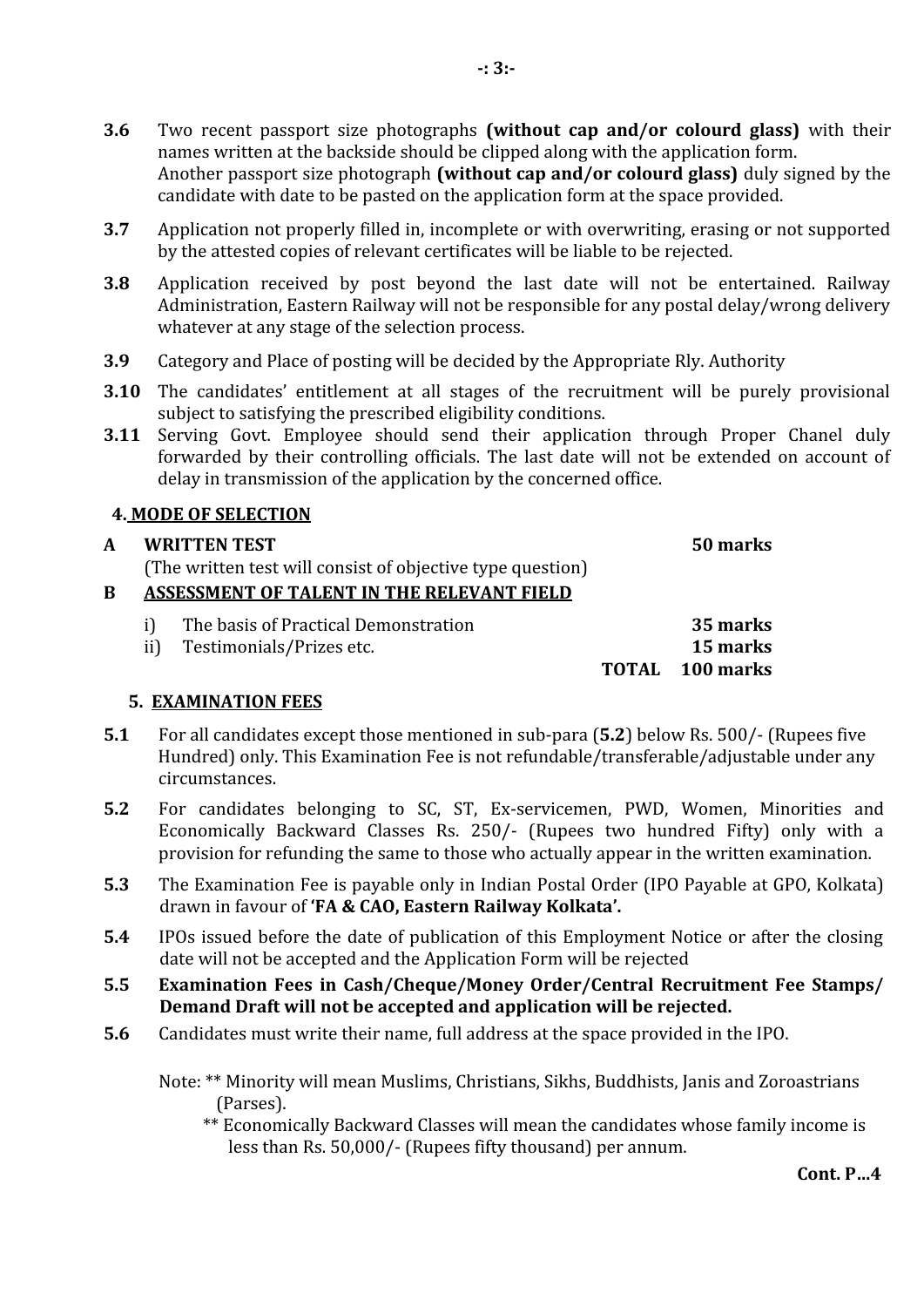- **5.7 Authorities Competent to issue income certificates for the purpose of identifying economically backward classes. (As per proforma at ANNEXURE-A)**
	- **a)** District Magistrate or any other Revenue Officer up to the level of the Tahsildar.
	- **b)** Sitting Member of Parliament of Lok Sabha for persons of their own constituency.
	- **c)** (Below Poverty Line (BPL) Card or any other certificate issued by Central Government under a recognized poverty alleviation programme or Izzat MST issued by Railways.
	- **d)** Union Minister may also recommend for any person from anywhere in the Country.
	- **e)** Sitting Member of Parliament of Rajya Sabha for persons of the District in which these MPs normally reside.

#### **6. Community Certificate:**

- **6.1** No post is exclusively reserved for SC, ST, OBC, PWD etc. candidates.<br>**6.2** Candidates claiming to belong to SC. ST & OBC communities are
- **6.2** Candidates claiming to belong to SC, ST & OBC communities are required to produce community certificates from the Competent Authority and enclose the copy of the same with the application.
- **6.3** The Community Certificates produced by the OBC candidates should specially indicate that the candidate does not belong to persons / sections (Creamy layer).

#### **7.0 Choice of Language for question paper:**

The candidates must choose any one of the languages only: Hindi or English.

## **8.0 General Instructions:**

- **8.1** Eastern Rly. Administration's decision will be final. The decision of the Administration in all matters relating to eligibility, acceptance or rejection of applications etc. will be final and no enquiry or correspondence will be entertained in this connection. The Administration does not undertake any responsibility for sending any reply to the candidates for not being selected or not called for in Written Examination/Performance Test.
- **8.2** The application is liable to be rejected if any of the compulsory enclosure is not attached as indicated in the proforma of the application or the application is found defective in any respect.
- 8.3 Canvassing in any form will disqualify the candidature.<br>**8.4** As per the extant rules a IInd Class journey Pass free
- **8.4** As per the extant rules a IInd Class journey Pass from Home Station to the place of Examination and back will be issued to SC/ST candidates only for appearing in written test.
- **8.5** No column should be left blank, which also may be the cause of rejection of the application.
- **8.6** Verification of all testimonials and certificates will also be mandatory condition for appointment
- 8.7 No application form will be supplied by the Railway.<br>**8.8** Place of Posting will be decided by the Appropriate A
- 8.8 Place of Posting will be decided by the Appropriate Authority.<br>**8.9** Candidates in response to this notification shall ensure that
- **8.9** Candidates in response to this notification shall ensure that he/she fulfils all eligibility conditions at the time of submission of Application.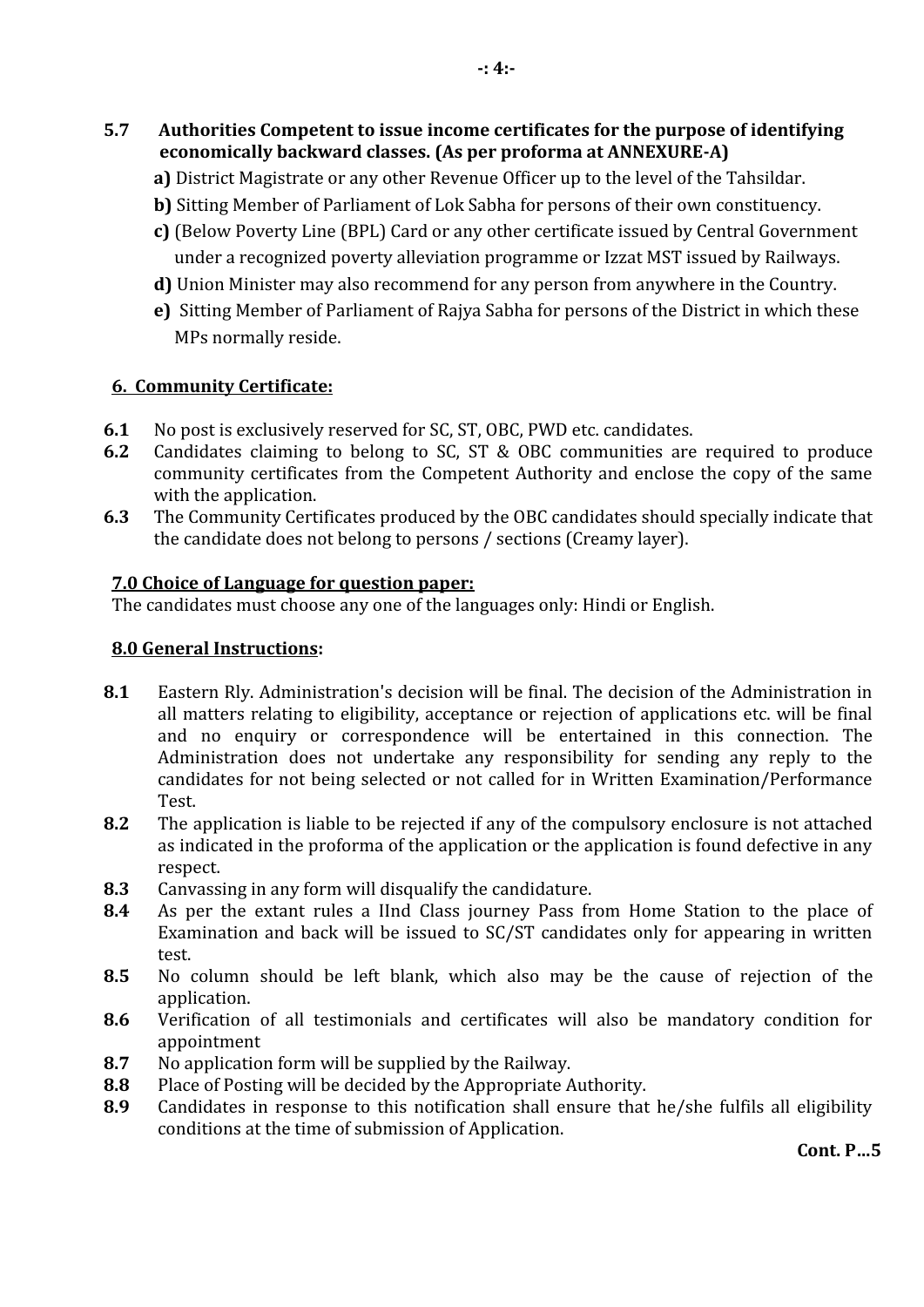- **8.10** Recent Passport size photographs (Taken within one month) should not be accompanied with colored glass and cap on the head and it may be the cause of rejection of the application
- **8.11** Photographs pasted on the Application Form, not signed and without date by the candidate may be the cause of rejection of the application.
- **8.12** Application without date & Thumb impression, Unsigned and Signed in Block or Capital letters may be the cause of rejection of the application.
- **8.13** Certificates in languages other than English or Hindi should be accompanied by an attested translation in English / Hindi.
- **8.14** Candidates seeking age relaxation and/or refund of Examination Fee must produce the Cast Certificate, PWD Certificate, Death Certificate of husband, Affidavit that she has not remarried since, Copy of Decree from the Competent Court of Law, Discharge Certificate, No Objection Certificate and Bonafide Certificate from the employer, along with the application form where applicable.
- **8.15** Discipline should be mentioned in the application. Not mentioning the same may be the criteria of rejection of application.
- **8.16** Railway Authority is not responsible for wrong delivery/dropping of application and also mentioning the address and category wrongly on the application. The same may be the criteria of rejection of application.

**N.B. All legal disputes shall be decided under the jurisdiction of Hon'ble Central Administrative Tribunal, Calcutta.**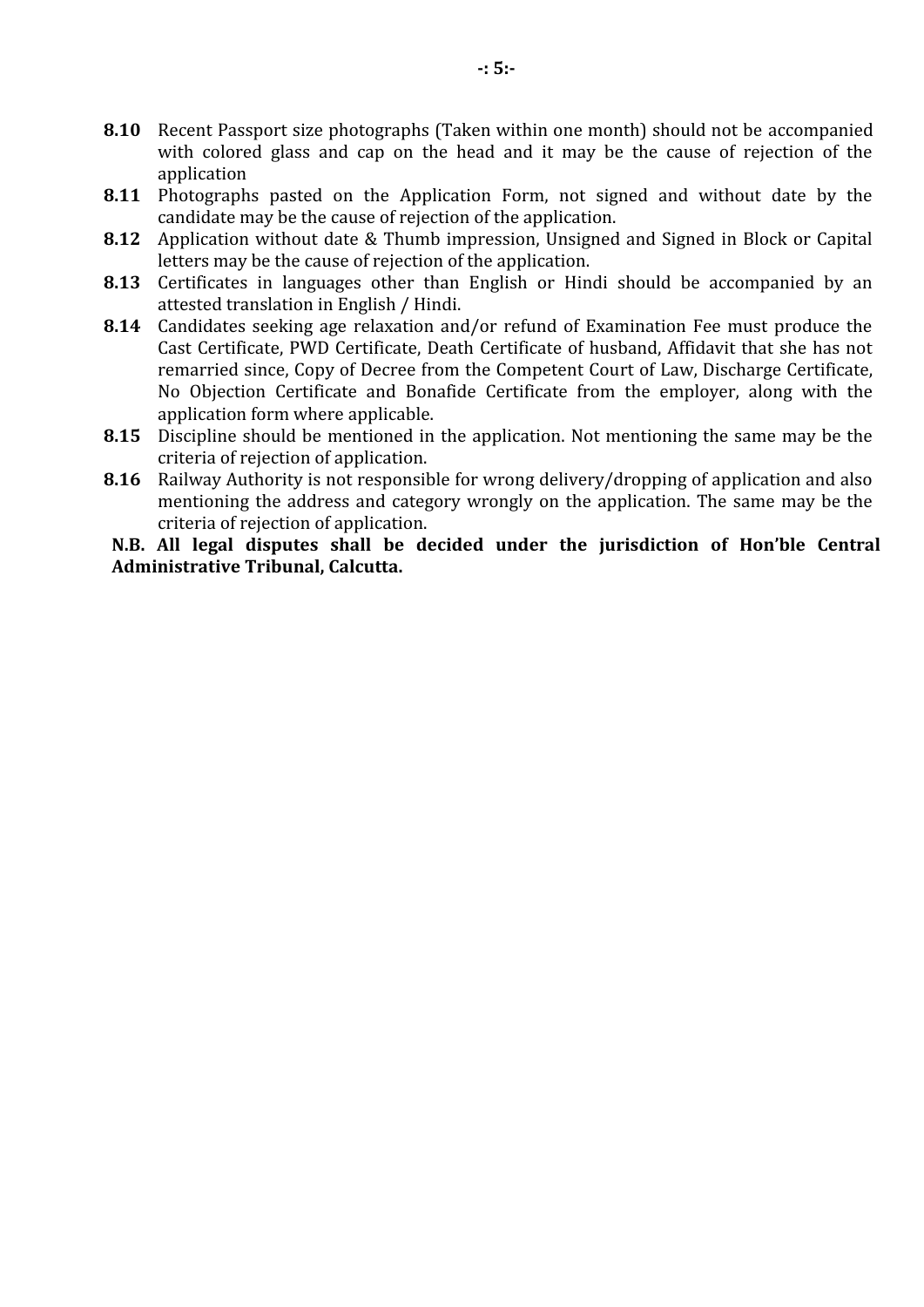## **FORMAT OF APPLICATION Employment Notice No.1/2017-18/CQ/ER**

| To |             | The Chief Personnel Officer<br>Eastern Railway<br>17, Netaji Subhas Road,<br>Kolkata - 700 001. |   |       | Affix here your<br>recent passport<br>size Photograph<br>duly across signed<br>with date. |  |
|----|-------------|-------------------------------------------------------------------------------------------------|---|-------|-------------------------------------------------------------------------------------------|--|
| 1. |             | Name of the applicant in full (In Block<br>letters)                                             |   |       |                                                                                           |  |
| 2. | a           | Father's /Husband's Name                                                                        |   |       |                                                                                           |  |
|    | $\mathbf b$ | Occupation                                                                                      |   |       |                                                                                           |  |
| 3. | a           | Date of birth of the applicant<br>(attached age proof documents)                                |   |       |                                                                                           |  |
|    | $\mathbf b$ | Age (as on 01.01.2018)                                                                          | ÷ | $Yrs$ | Months Days                                                                               |  |
| 4. |             | Discipline (Classical Dance OR                                                                  |   |       |                                                                                           |  |
| 5. | a.          | Instrumental Music- Guitar)<br>Present address with PIN Code for<br>Communication               |   |       |                                                                                           |  |
|    | $b$ .       | Permanent address with PIN Code                                                                 |   |       |                                                                                           |  |
|    | c.          | <b>Nearest Railway Station</b>                                                                  | ÷ |       |                                                                                           |  |
|    | d.          | Contact Telephone (Mobile) Number                                                               |   |       |                                                                                           |  |
|    | e.          | e-mail address if any                                                                           |   |       |                                                                                           |  |

6. Educational qualification (attested copies to be enclosed).

| Examination<br>passed | Year of<br>passing | Board/University | % age of<br>marks | Division/Class |
|-----------------------|--------------------|------------------|-------------------|----------------|
|                       |                    |                  |                   |                |
|                       |                    |                  |                   |                |
|                       |                    |                  |                   |                |

7. Attested copies to be enclosed. Qualification in the respective field [Classical Dance OR Instrumental Music- Guitar]

| Examination<br>passed | Year of<br>passing | Board/University | % age of<br>marks | Division/Class |
|-----------------------|--------------------|------------------|-------------------|----------------|
|                       |                    |                  |                   |                |
|                       |                    |                  |                   |                |
|                       |                    |                  |                   |                |

*N.B.: Candidates may attach separate sheets if the space is not adequate*.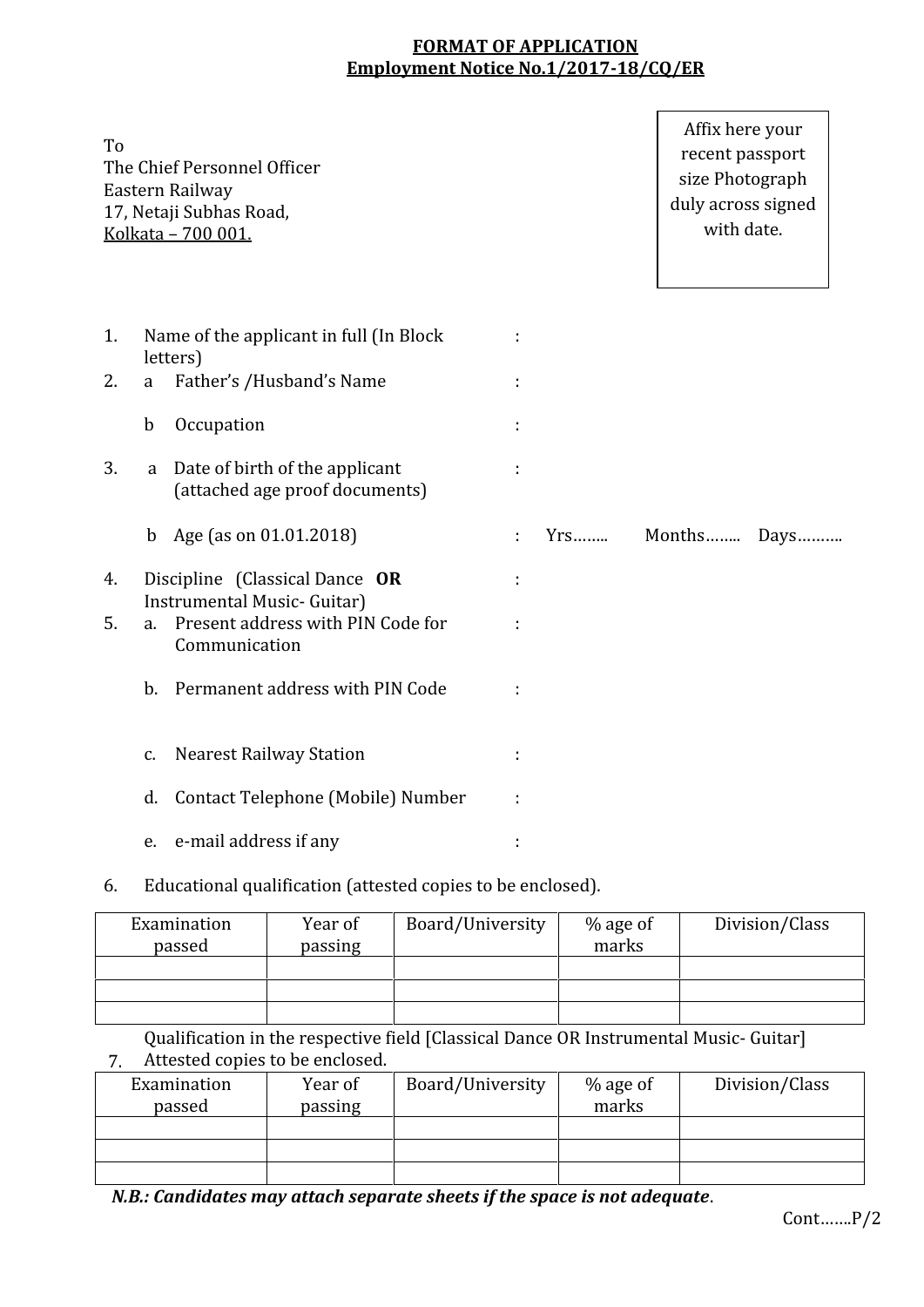7.1 Details about experience, award and performance: (Attested copies to be enclosed)

| 8. |  | Do you belong to SC/ST/OBC :            |  |  |  |
|----|--|-----------------------------------------|--|--|--|
|    |  | community? If so, indicate community,   |  |  |  |
|    |  | sub-caste (Attached document/proof)     |  |  |  |
| 9. |  | Marks of identification which are : (i) |  |  |  |

- externally visible (ii)
- 10. Nationality :
- 11. Religion :
- 
- 12. Sex (Male/Female) : Marital Status (Single/Married)

14. Whether belongs to: ………………………. (Write Yes or No. If yes, attached supporting documents)

| Minority | Ex-        | <b>PWD</b> | Economically | Widow      | Divorced   | Judicially |  |
|----------|------------|------------|--------------|------------|------------|------------|--|
| Class    | Servicemen |            | Backward     | but not    | Women      | separated  |  |
|          |            |            | Class        | re-married | but not    | but not    |  |
|          |            |            |              |            | re-married | re-married |  |
|          |            |            |              |            |            |            |  |
|          |            |            |              |            |            |            |  |
|          |            |            |              |            |            |            |  |

## 15. If you are a Railway Employee or employed in any Government Organisation, please give details (to be supported by attested copy of certificates).

| Name of the Office | Post held/Designation | Date of appointment | Period of regular |
|--------------------|-----------------------|---------------------|-------------------|
|                    |                       |                     | service           |
|                    |                       |                     |                   |
|                    |                       |                     |                   |

## 16. Details of Indian Postal Order attached

| I.P.O Number | Date of I.P.O. | Value of I.P.O. |
|--------------|----------------|-----------------|
|              |                |                 |
|              |                |                 |

### 17. **Declaration.**

 I hereby declare that all the statements made in this application are true, complete and correct to the best of my knowledge and belief. I understand that in the event of my particulars or information given above being false or incorrect, my candidature for the examination is liable to be rejected or cancelled and in the event of my false statement/ discrepancies in the particulars being detected after my appointment, my service is liable to be terminated without notice to me.

## 18. A. **List of enclosures**. I)…….... ii)………... iii)………..iv)……..…… v)……..….vi)...........vii)…......….

## B. Total No. of enclosures including IPOs, Envelope and Photo etc. \_\_\_\_\_

| Left Thumb Impression of the applicant | Signature of the candidate in full |
|----------------------------------------|------------------------------------|
| (should not be smudged)                | (Not in BLOCK LETTER)              |

Date………………

Place……………… Name…………………………………………………………..